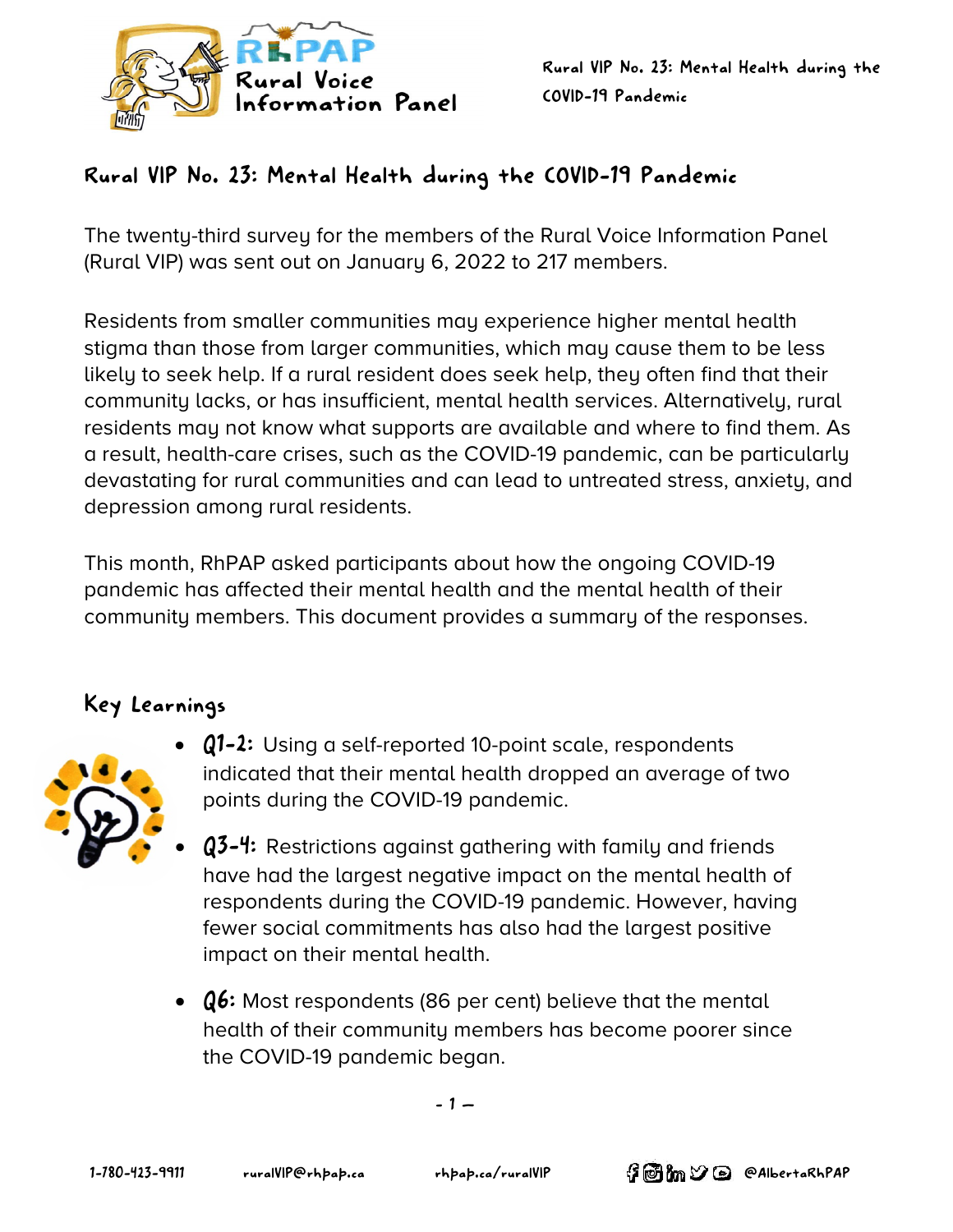

**1. On a scale of 1 to 10, with 1 being the poorest and 10 being the best, how would you rate your mental health before the COVID-19 pandemic began (before March 2020)?**



**2. On a scale of 1 to 10, with 1 being the poorest and 10 being the best, how would you rate your mental health now?**

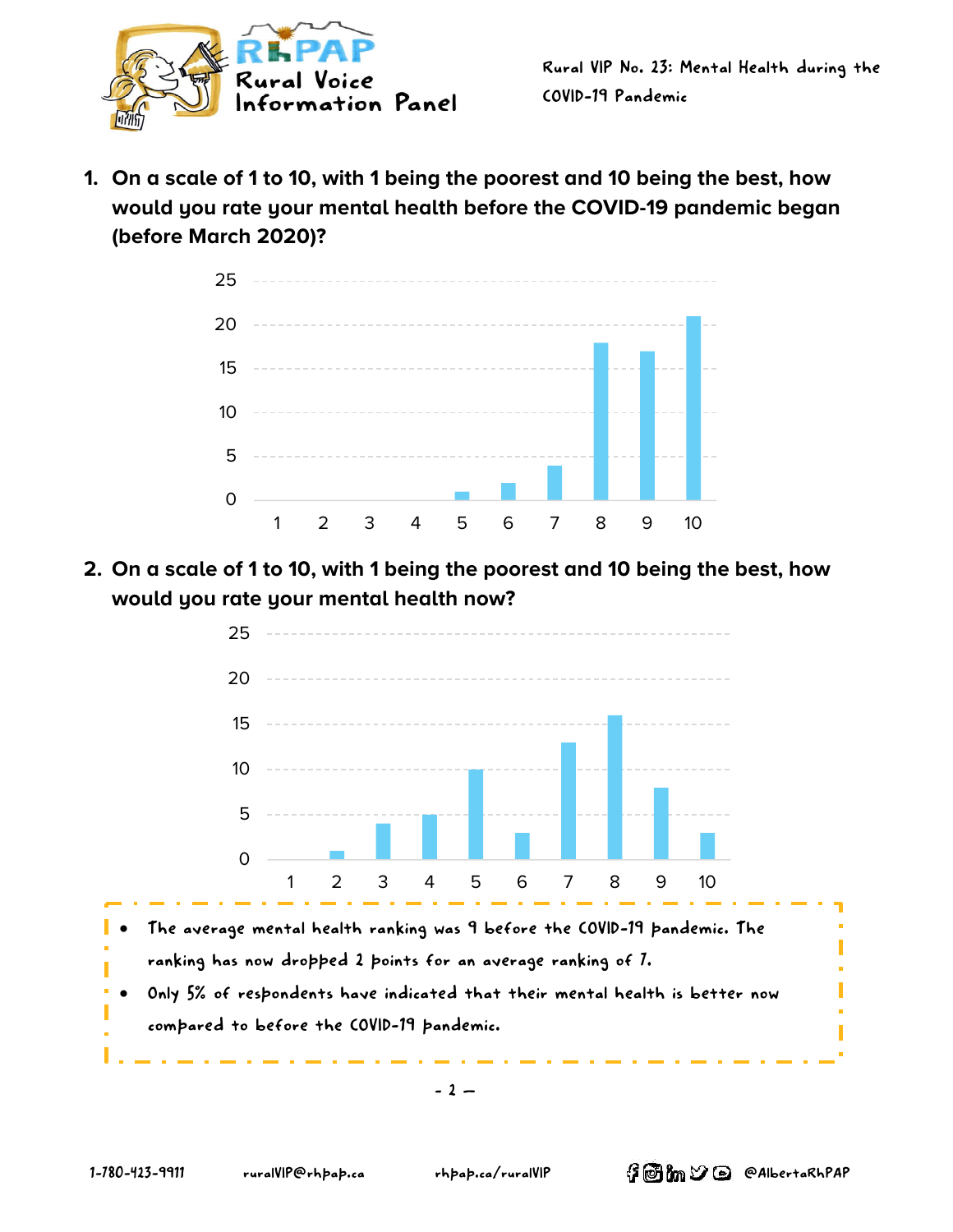

**3. What aspect of the COVID-19 pandemic has had the largest negative impact on your life (ie. restrictions preventing gathering with family, online schooling for children)?**



**4. What aspect, if any, of the COVID-19 pandemic has had the largest positive impact on your life (ie. working from home, fewer social commitments)?**

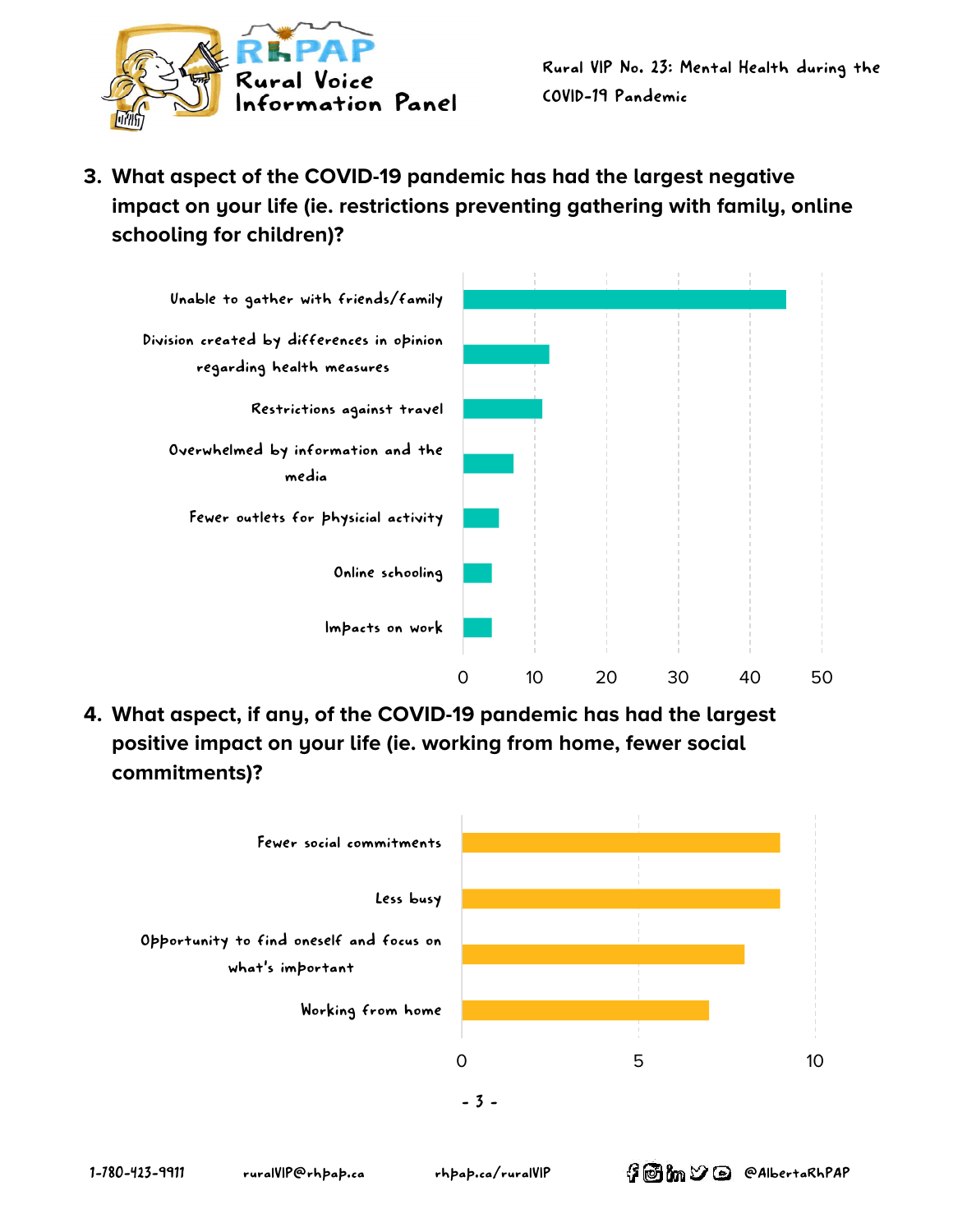

**5. What activities or resources, if any, have you been using to manage your mental health during the pandemic?**

What you said:



- "I have a hobby that I am passionate about, my wife has a different hobby that she is passionate about. These give us our personal spaces and something to talk about while we are together 24/7."
- "Started therapy and more contact with family through calls, texts, social media."
- "I do yoga and try to walk every day."
- "Diving into projects that normally are put on hold, such as decluttering, setting up estate/wills, home improvement…"
- "Thank goodness for gardening in the spring and summer. Nightly meditations - a breathing one to help slow down the day and prepare for sleep."
- **6. Have you noticed a change in mental health amongst members of your community during the COVID-19 pandemic?**

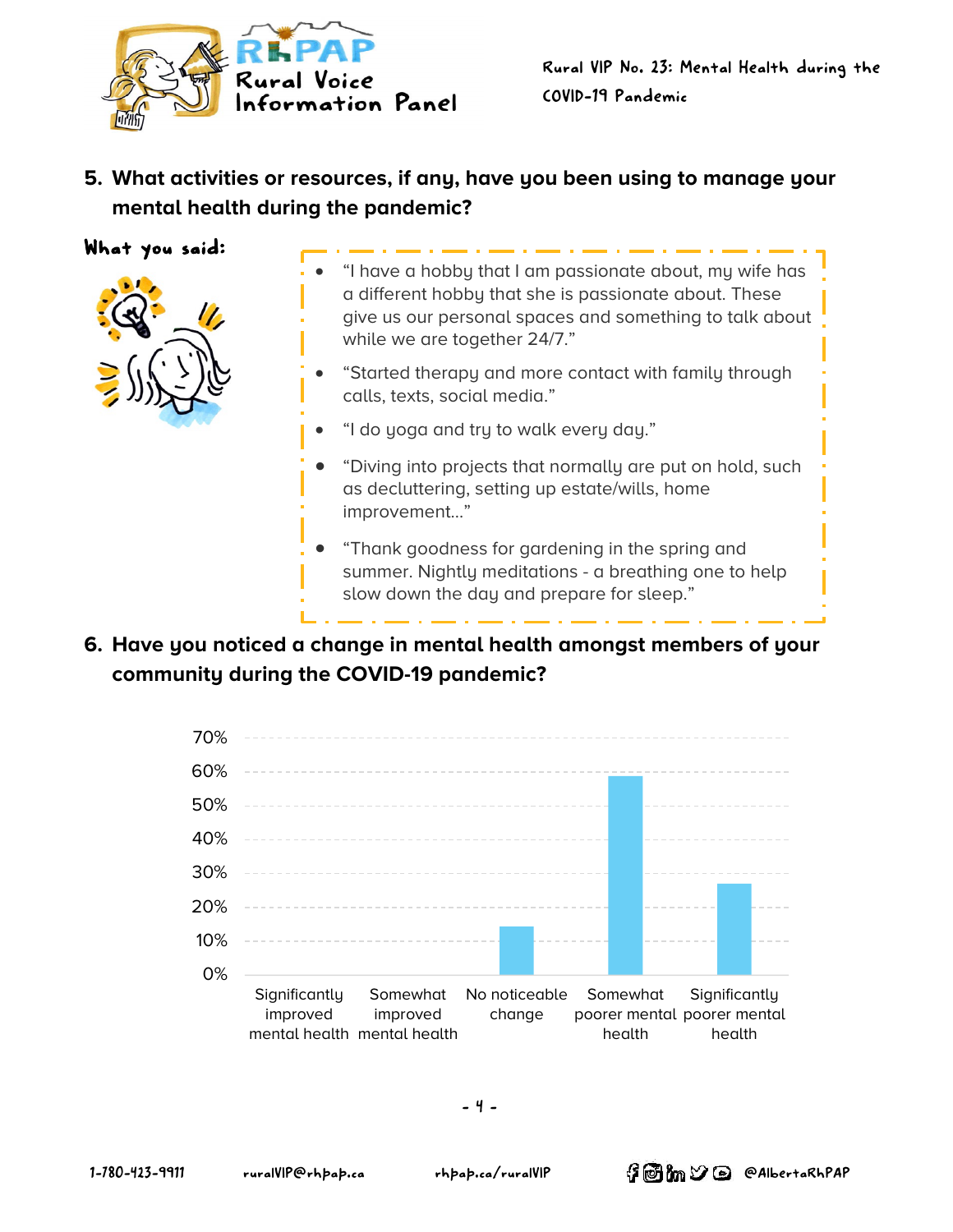

**7. Have you noticed a change in alcohol or drug use amongst members of your community during the COVID-19 pandemic?**



## **8. What does your community offer for mental health supports?**

#### What you said:



- "Access to Mental Health practitioners in our hospital, FCSS [Family and Community Support Services] volunteers and programs. A number of self-help organizations i.e. AA; private wellness practitioners like yoga, personal trainers, massage therapists, etc."
- "There are drop-in addictions counselling services and services for a family therapist can be accessed."
- "Some assistance through the hospital and public health."
- "Our PCN has therapists and AHS offers mental health support. There are also private mental health supports."
- "Limited access locally. Only available through phone or video conference. Expected to travel for in person if that is an option."